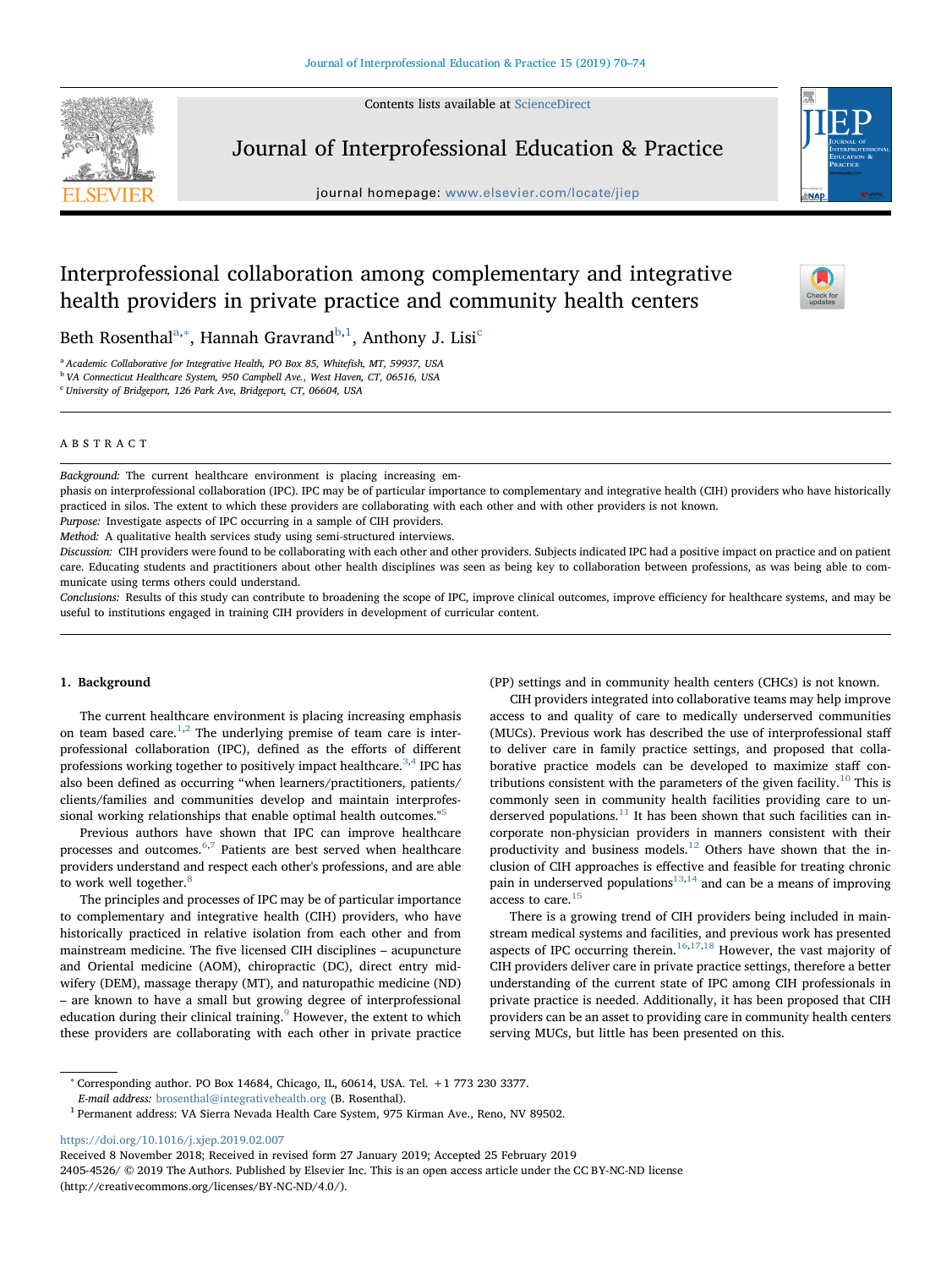A qualitative assessment seeking broad understanding of a wide range of features in both of these areas is an important first step. The purpose of this study was to investigate the aspects of IPC occurring in a sample of CIH providers from the five licensed CIH disciplines, including both private practice providers and those practicing in community health centers providing care to medically underserved communities. This study was conducted by investigators at the Academic Collaborative for Integrative Health (ACIH), a non-profit organization whose core membership consists of national CIH academic organizations.

## 2. Method

# 2.1. Study design

This was a qualitative health services study using semi-structured interviews of providers from the five licensed CIH disciplines: acupuncture and Oriental medicine, chiropractic medicine, direct entry midwifery, massage therapy and naturopathic medicine.

#### 2.2. Study population

This study assessed two CIH provider populations. The first group was CIH clinicians in private practice settings including solo practitioner offices or single discipline small group practices. We excluded providers in multidisciplinary groups, and those who are working as employees of integrated healthcare facilities, since these providers would likely experience a greater degree of IPC than the average provider. However, we did seek to include private practice providers who are providing some care in conjunction with (but not as employees or contractors of) MUC service delivery structures and/or processes. The second group was CIH clinicians providing care, through formal employee, contractor, or other arrangements, at CHCs or other care structures serving MUCs.

For both groups we sought to:

- 1) Document and characterize the current state of IPC, including the facilitators and obstacles to IPC; and
- 2) Identify factors that could strengthen and expand a) the amount and quality of IPC among these providers, and b) the structures and processes for CIH providers to contribute to community healthcare.

Additionally, for the PP providers we also sought to explore the extent that these clinicians are providing community care to underserved populations, and whether a) IPC influences their willingness and capacity to provide such care, and/or b) being engaged in providing community care influences the degree of IPC these clinicians experience. For the providers in CHC we sought to explore the mechanisms and arrangements through which these providers have become integrated at these facilities or systems.

For each group we used a purposive sampling approach. Subjects were recruited through personal contacts of the investigators, the study advisory committee, and other ACIH stakeholders. Subjects were contacted by email and invited to participate. We subsequently used snowball sampling $19$  whereby the initial group of participating subjects were asked to identify other potential subjects, and we then contacted any additional individuals that were suggested.

## 2.3. Operational definitions

In very broad terms, IPC has been defined as different professions working together to positively impact healthcare.  $20,21$  $20,21$  $20,21$  For the purposes of our study we set out to operationalize this concept in a way that would allow more meaningful analysis. Previous authors have proposed and/or tested models of various elements of IPC including items such as governance, communication, and care delivery.[22,](#page-4-17)[23](#page-4-18) Also, various

professional entities – including the Interprofessional Education Colla-borative (IPEC)<sup>[24](#page-4-19)</sup>, Canadian Interprofessional Health Collaborative,<sup>[25](#page-4-20)</sup> and the Academic Collaborative for Integrative Health<sup>[26](#page-4-21)</sup> – have proposed models of competencies in IPC. The ACIH competencies are virtually identical to the first four fields of the IPEC competencies, plus an addition of two fields (evidence informed practice and institutional healthcare culture and practice). We selected the IPEC competencies as our primary operational framework, and developed an initial set of thematic codes based on this. We chose to use the IPEC competencies because they give a clear definition of how IPC should look, and they have been endorsed by a multitude of disciplines and organizations.

However, since we suspect that IPC in CIH disciplines is different from IPC in mainstream medical disciplines, we developed a secondary operational framework based on our review of the literature and the combined input of the study team and advisory committee. We also planned for inductive analyses, looking for themes emerging from our interviews. The IPEC Competencies and Additional IPC elements particularly relevant to CIH disciplines are listed below.

IPEC Competencies.

- Values/Ethics for Interprofessional Practice
- Roles/Responsibilities for Collaborative Practice
- Interprofessional Communication
- Interprofessional Teamwork and Team-based Care

Additional IPC Elements.

- For professions with variable educational standards, extent of professional education (length of program)
- Extent of residency/post-graduate training (in their discipline)
- Extent of other academic education/degrees (bachelors, masters, PhD)
- Extent of prior IPE exposure at undergraduate and/or graduate levels
- <sup>E</sup>ffect of compensation or fee for service structures
- Outreach to underserved populations
- <sup>E</sup>ffect of malpractice/liability considerations
- Licensure status
- 2.4. Data collection

Qualitative data was collected via semi-structured interviews conducted by telephone. Interview guides were developed from examples successfully used in previous work by the authors and others.<sup>[27](#page-4-22),[28](#page-4-23)</sup> Questions were posed to elicit key features of IPC from each provider group. The IPEC competencies and additional IPC elements particularly relevant to CIH disciplines formed the basis for the semi-structured interview questions.

To ensure internal consistency, at least two study team members participated in each of the initial interviews, and debriefed immediately after each session to refine processes as needed. Once investigators demonstrated confidence in interview guides and protocols, subsequent interviews were conducted by only one investigator, who also audio recorded the session.

All subjects provided verbal consent prior to participation. All respondents agreed to be audio-recorded. The audio recordings were transcribed verbatim for analysis.

## 2.5. Data analysis

We followed a directed content analysis approach, in which thematic codes were developed consistent with a priori hypotheses based on prior literature and subject matter expertise, along with new themes emerging from transcript review. We performed directed content analysis to allow for a combination of inductive and deductive assessments. We began with a start list of codes generated from the IPEC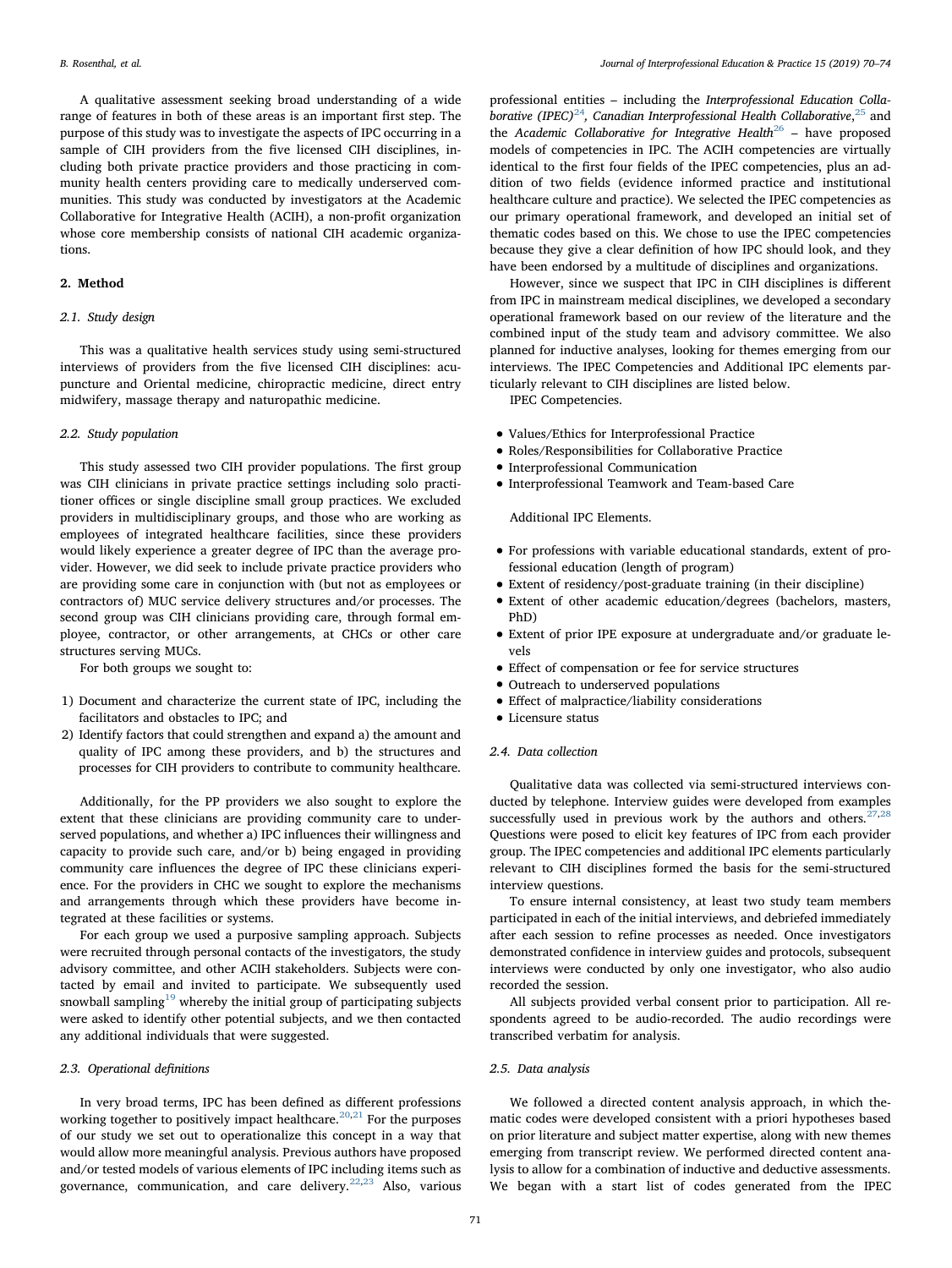<span id="page-2-0"></span>Table 1

| Study subjects.     |                  |     |
|---------------------|------------------|-----|
|                     | Private Practice | CHC |
| <b>AOM</b>          | 2                | 2   |
| DC                  | 3                | 5   |
| MT                  | 2                | 2   |
| <b>DEM</b>          | 3                | 0   |
| ND                  | 2                | 2   |
| Other CHC           |                  | 3   |
| TOTAL (26 subjects) | 12               | 14  |
|                     |                  |     |

competencies and the study advisory group comments. The first several transcripts were independently read and coded by all investigators using a tabular approach in Microsoft Word. The team debriefed to discuss, debate, and negotiate code assignments, the addition of new codes, and other aspects of consistency. After several iterations across each subject discipline we demonstrated internal consistency in our coding, thereafter subsequent transcripts were read and coded by any one of the three investigators, with each investigator coding an essentially equal number of transcripts overall.

We displayed key elements of the data by using Framework Analysis Tables for efficiency in organizing common themes and interesting observations. We then analyzed the data from the context of the existing literature and the study team expertise to draw conclusions. We referred back to transcript source documents for clarification and review as needed throughout this process.

## 3. Results

We interviewed 12 CIH clinicians in private practice settings and 14 practitioners in CHCs [\(Table 1](#page-2-0)). Three of the 14 CHC providers are classified as "CHC – Other" because they provide care to the underserved in community health centers but are not single discipline integrative health providers. One of these providers is dually degreed in acupuncture and Oriental medicine (AOM) and massage therapy (MT), one is a Nutritionist/Herbalist, and one is a medical doctor (MD).

## 4. Discussion

#### 4.1. Current state of IPC

One of our objectives was to document and characterize the current state of IPC, and we used the IPEC competencies and additional IPC elements particularly relevant to CIH disciplines as the basis for our assessment. Through our analysis of interview transcripts we were able to categorize respondent themes aligned with the IPEC competencies and our additional IPC elements. We did not uncover emerging themes requiring additional categorization. Due to the open-ended nature of the questions, not every IPC element is addressed by each provider type.

We found that all provider types reported patient-centered care as an underlying value (IPEC Competency field #1, Values/Ethics for Interprofessional Practice). Most PP provider types reported bidirectional referrals with the exception of PP DEMs who commonly made outgoing referrals, receiving fewer incoming referrals from other providers. For the CHC providers, although bidirectional referrals were reported for all provider types, it was more common for CHC AOM and CHC MT to receive referrals than it was to make outgoing referrals (IPEC Competency field #2, Roles/Responsibilities for Collaborative Practice).

As might be expected, providers using EHRs reported more communication and collaboration than those using paper records (IPEC Competency field #3, Interprofessional Communication). It is not clear how much collaboration occurs between providers who are not using the same EHR system.

Although regular interprofessional meetings were not common, they were reported to be of great value for communication and collaboration. Working in a teaching hospital setting and offering clinics as training sites for students from different disciplines were reported as opportunities to increase interprofessional collaboration (IPEC Competency field #4, Interprofessional Teamwork and Team-based Care).

Providers reporting prior IPE exposure at undergraduate and/or graduate levels tended to collaborate more with other provider types (Extent of prior IPE exposure). This speaks to the importance of providing IPE exposure to health professionals during their training.

There was no clear relationship between IPC and compensation/fee for service structures. (Effect of compensation/fee for service structure). The effect of malpractice/liability/licensure status on IPC varied among providers. Licensure status was seen as a barrier when it was an obstacle to having hospital rights or limited the ability to bill third-party payers. In a few instances, licensure was seen as a facilitator of IPC because it required that patients be advised to consult with a medical doctor, which encouraged communication between providers. (Effect of malpractice/liability/licensure status).

## 4.2. Factors that could strengthen and expand IPC

Another of our objectives was to identify factors that could strengthen and expand a) the amount and quality of IPC among these providers, and b) the structures and processes for CIH providers to contribute to community healthcare.

Providers overwhelmingly reported that IPC had a positive impact on patient care, professional satisfaction, and their practice. Facilitators to IPC included regular interprofessional meetings, with providers making presentations about their disciplines, outreach/education to other providers, and using terminology others can understand. Physical proximity – i.e. being located on site – was also seen as a facilitator.

Barriers to IPC included having referring physicians make decisions or requests one does not agree with, lack of understanding about your discipline, the challenge of working with different provider styles/cultures, the time it takes to collaborate, billing, potential delay in treatment and potential loss of income. Another potential barrier to IPC are questions from potential employers like: Can you bill Medicaid/ Medicare? Do you use certain diagnostic codes? Do you support vaccination? What is your primary care authority? (IPC Impact/ Facilitators/Barriers).

Many recommendations and suggestions were made for improving IPC, at both the provider and student level. For providers, common recommendations were: Have regularly scheduled interprofessional meetings, educate other providers (and community) about your discipline, use terminology others can understand, build relationships with other providers, and share supportive research for your treatments. Common suggestions regarding students were: integrated education, shared classes and cross-training between disciplines, and giving students templates and examples of typical conversations useful for IPC.

# 4.3. IPC and care to the medically underserved

We set out to explore the extent to which PP clinicians are providing community care to underserved populations, and whether a) IPC influences their willingness and capacity to provide such care, and/or b) being engaged in providing community care influences the degree of IPC these clinicians experience. For the providers in CHCs, we sought to explore the mechanisms and arrangements through which these providers have become integrated at these facilities or systems.

We found that PP providers offered an array of services to the underserved such as discounts or free services for particular populations or on particular days of the month. Barriers to offering care to the underserved were also reported. One subject reported his view that he was unable to participate in outreach programs/free clinics due to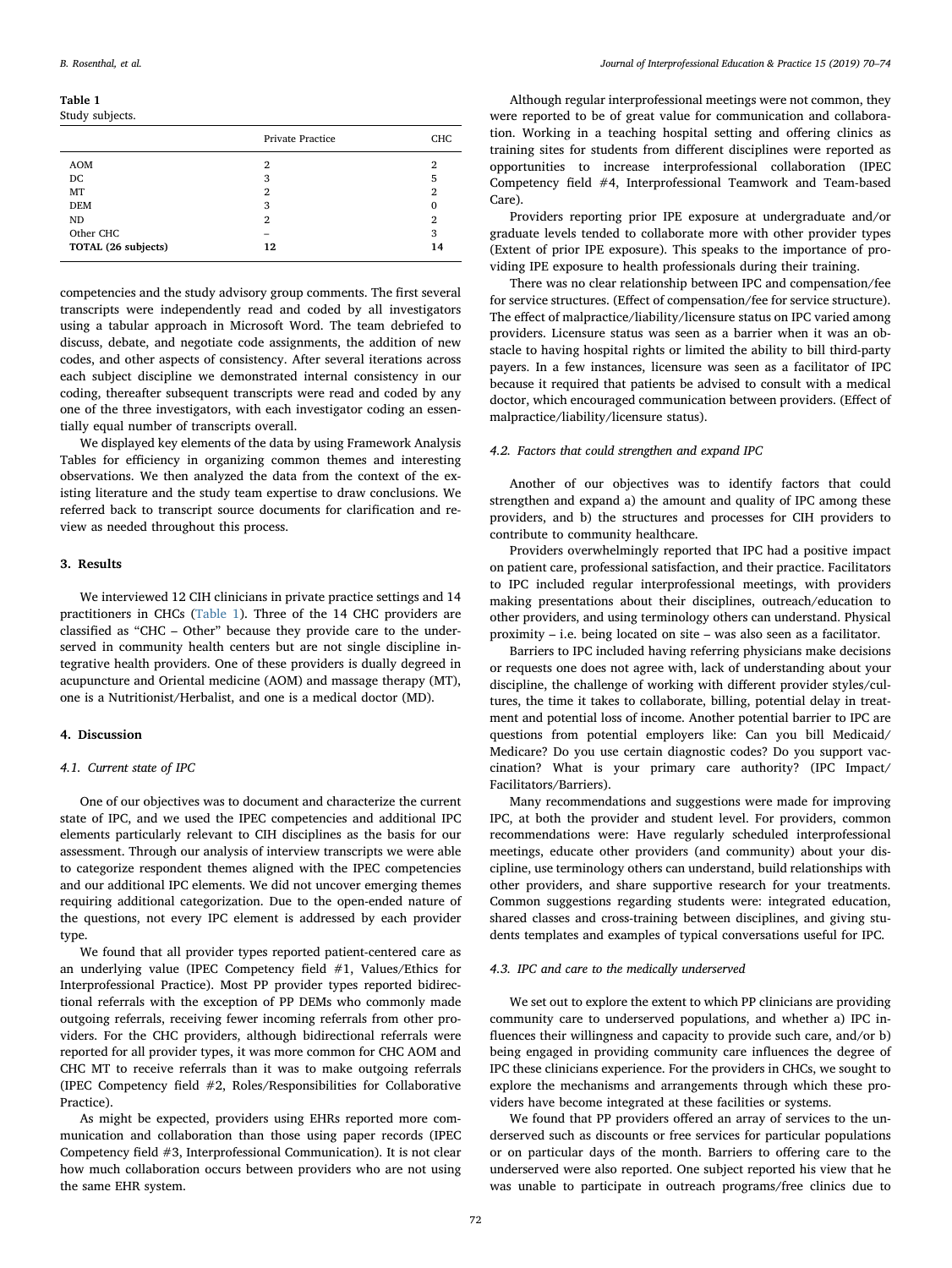resistance of sponsors to include their services, reportedly because their services competed with pharmaceutical treatments. Many of the barriers to IPC could easily apply to offering care to the underserved such as lack of understanding of CIH disciplines. There is also likely the lack of understanding about how CIH disciplines could address the needs of the underserved.

We did not have sufficient data to answer the question of whether IPC influences the willingness and capacity to provide care to the medically underserved or whether being engaged in providing community care influences the degree of IPC these clinicians experience. This would be a very interesting area for further study.

#### 5. Conclusion

There was agreement among providers in private practice that IPC has positive impact on practice and on patient care. Common themes among providers in CHCs about the impact of IPC were that: Patients benefit and feel cared for; Providers feel reassured that the patient's other conditions are taken care of; IPC is gratifying; Providers learn from each other; differences in provider style/cultures/ways of thinking was challenging to IPC as was the issue of time (delayed treatment if waiting for another provider; sacrificing clinic time for meetings).

Common themes among providers in private practice regarding suggestions for improving IPC were: Educate other providers about my discipline; Educate students about IPC and other disciplines; Use terminology that is understandable to others. Common themes among providers in CHCs for improving IPC were: Provide students with integrated education; Expose students to other providers in clinic settings; Educate others about your discipline, share supporting evidence; Give students opportunity to shadow with providers in different disciplines.

We found that complementary and integrative health (CIH) providers are collaborating with each other in private practice (PP) settings and in community health centers (CHCs). This is important because CIH providers have historically practiced in relative isolation from each other and from mainstream medicine. Facilitators and barriers to IPC were identified by the providers we interviewed, along with suggestions for improving IPC. As we expected, educating others (students and providers) about other disciplines was seen as being key to collaboration between professions, as was being able to communicate using terms others could understand.

We envision two primary areas of impact for this work. The first area of impact is a better understanding of collaborative care processes between CIH providers in single discipline private practice and between those CIH providers and conventional providers. With a better understanding of how collaboration occurs when providers are not under the same roof, we may be able to identify strategies to improve this collaboration.

The second area of impact is a better understanding of collaborative care processes occurring in Community Healthcare Centers that include CIH providers. Since IPC may be both a means to providing care for the medically underserved community, and/or a consequence of providing care to MUC, a better understanding of the process can be informative to help improve the incorporation of CIH providers into teams providing services to MUC. This can be an important contributor to increasing access to underserved communities and subsequently improving population health.

Both of these potential areas of impact are relevant for healthcare delivery systems and payers in planning and implementing efficient approaches to patient care. Results of this work can lead to raising IPC awareness and contribute to broadening the scope of IPC. Ultimately, enhanced IPC among CIH providers can lead to improved clinical outcomes for patients and improved efficiency for healthcare systems.

Here are some specific examples of how results of this work could broaden the scope of IPC among CIH providers:

• A naturopathic doctor could work alongside a conventional medical

doctor to treat chronic conditions which may benefit from a wholistic approach but require prescription pharmaceuticals.

- Instead of offering conventional pain medication to a patient with chronic pain, a conventional medical doctor could refer a patient to an acupuncturist, naturopathic doctor, chiropractor or massage therapist for a more conservative approach.
- A chiropractor could work side by side with a massage therapist to offer patients a more optimal pain-care experience.
- In a healthcare system, a patient with low back pain could be given the choice to see a chiropractor first, which can be more cost-effective than conventional treatments. $^{29}$  $^{29}$  $^{29}$
- A direct-entry midwife (DEM) could receive a referral from an OBGYN for an expectant mother interested in a home-birth, and a DEM could also perform a warm hand-off to an OBGYN if complications arise during labor.
- CIH providers could arrange regular interprofessional meetings/case presentations with professionals from different disciplines, including allied health professionals.
- Templates and handouts could be developed to help providers from CIH disciplines with outreach to educate about what they do (via written materials, presentations, complimentary treatments for providers).

Results of this work may also be relevant to institutions engaged in the training of CIH providers. Since our findings indicate that increased exposure to IPE during training may result in increased likelihood of IPC during professional practice, this may further encourage collaboration and ultimately improve patient care. Therefore, findings could be useful to inform development of curricular content for current students and continuing educational content for practicing providers.

Here are some specific examples of how results of this work could be relevant to the training of CIH providers:

- Students in the health disciplines could share classes and crosstraining between disciplines, which could help develop relationships from the beginning.
- Students in the health disciplines could receive templates and examples of typical conversations useful for IPC.
- Students in the health disciplines could shadow providers of different disciplines, and participate in clinic rotations in different disciplines, which would also help facilitate IPC between professions.

## Acknowledgment of grants

This work was supported by a grant received from the Leo S. Guthman fund.

#### Acknowledgements

We acknowledge the contributions of our advisory committee: Melissa Denmark, MA, LM, CPM; Dawn Hogue, MA; Marcia Prenguber, ND; Jason Wright, MS, LAc. We also acknowledge our project consultant Patricia M. Herman, ND, MS, PhD.

## References

- <span id="page-3-0"></span>1. [Doherty RB, Crowley RA. Health and public policy committee of the American col](http://refhub.elsevier.com/S2405-4526(18)30194-0/sref1)[lege of physicians principles supporting dynamic clinical care teams: an American](http://refhub.elsevier.com/S2405-4526(18)30194-0/sref1) [college of physicians position paper.](http://refhub.elsevier.com/S2405-4526(18)30194-0/sref1) Ann Intern Med. 2013;159(9):620–626.
- <span id="page-3-1"></span>2. Peikes DN, Reid RJ, Day TJ, et al. Staffing patterns of primary care practices in the comprehensive primary care initiative. Ann Fam Med. 2014 Mar-Apr;12(2):142–149. [https://doi.org/10.1370/afm.1626.](https://doi.org/10.1370/afm.1626)
- <span id="page-3-2"></span>3. [Hammick M, Freeth D, Koppel I, Reeves S, Barr H. A best evidence systematic review](http://refhub.elsevier.com/S2405-4526(18)30194-0/sref3) [of interprofessional education: BEME Guide no.](http://refhub.elsevier.com/S2405-4526(18)30194-0/sref3) 9 Medical Teacher. [2007;29\(8\):735](http://refhub.elsevier.com/S2405-4526(18)30194-0/sref3)–751.
- <span id="page-3-3"></span>4. [Zwarenstein M, Bryant W. Interventions to promote collaboration between nurses](http://refhub.elsevier.com/S2405-4526(18)30194-0/sref4) and doctors. [Cochrane Database Syst Rev.](http://refhub.elsevier.com/S2405-4526(18)30194-0/sref4) 2000(2):CD000072.